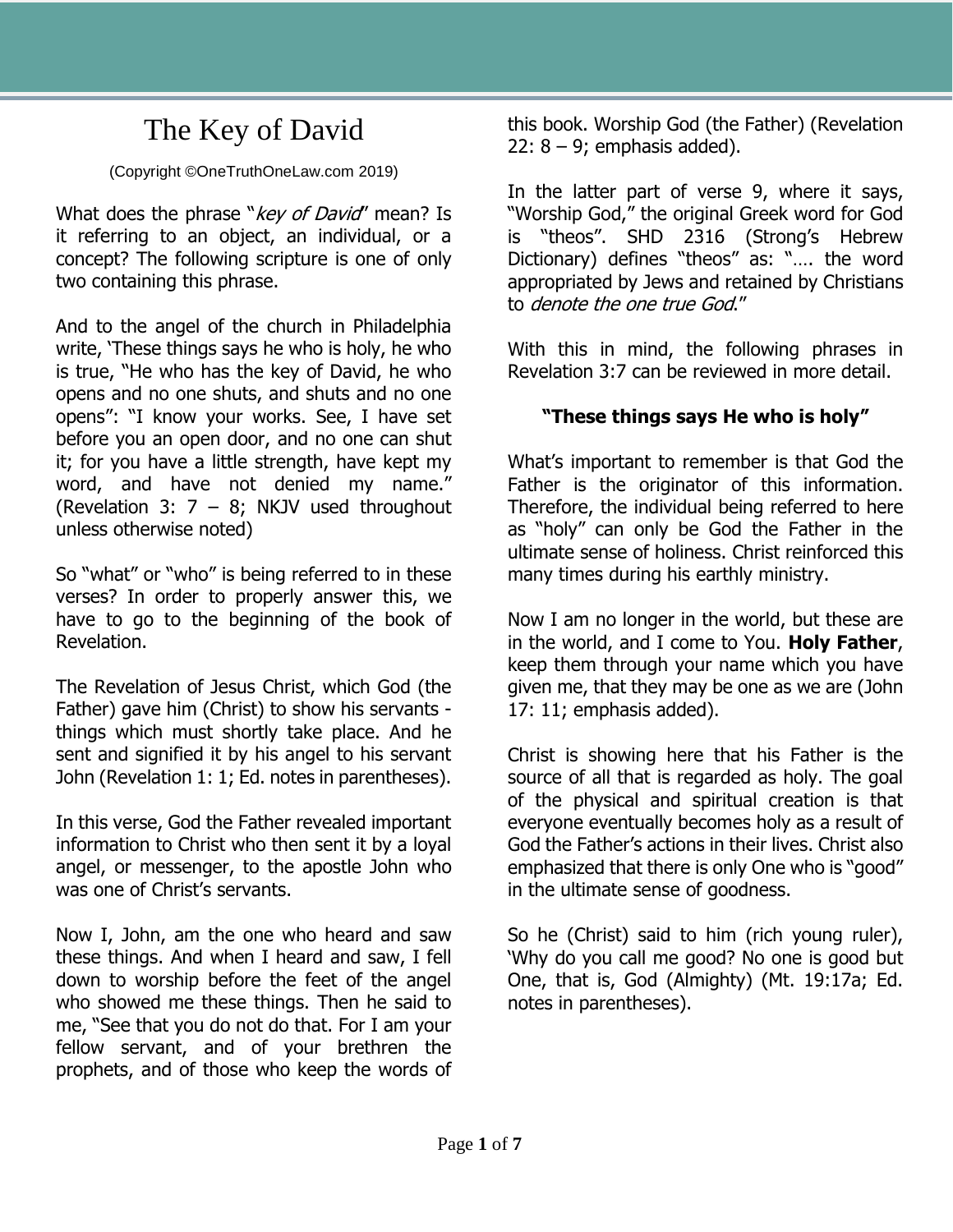#### **"He who is true"**

By extension, we can conclude that this phrase is also referring to God the Father as the ultimate source of everything that is truthful.

And we know that the son of God has come and has given us an understanding, that we may know Him (the Father) **who is true**; and we are in Him (the Father) **who is true**, in (through) His son Jesus Christ (because of Christ's sacrifice) (I Jn. 5: 20; cf. John 17:3; Ed. notes in parentheses; emphasis added).

Then Jesus cried out, as he taught in the temple, saying, "You both know me, and you know where I am from; and I have not come of myself, but **He** (the Father) who sent me **is true**, whom you do not know. But I know Him, for I am from Him, and He sent me." (John 7:  $28 - 29$ ; Ed. note in parenthesis; emphasis added)

For they themselves declare concerning us what manner of entry we had to you, and how you turned to God from idols to serve the living and **true God**, and to wait for His son from heaven, whom He raised from the dead, even Jesus who delivers us from the wrath to come (I Thes. 1: 9 – 10; emphasis added).

#### **"He who has the key of David"**

Now we see that He who is **holy**, and He who is **true**, is also He **who has the key of David**. This means that God the Father is **the ultimate owner of the key**. However, as He has delegated His authority to His faithful witness and son, this key is now being used by Jesus Christ.

And from Jesus Christ, **the faithful witness**… (Rev. 1:5a; cf. 3:14; emphasis added).

For I (Christ) have not spoken on my own authority; but the Father who sent me gave me a command, what I should say and what I should speak (Jn. 12:49; Ed. note in parenthesis).

Then Jesus came and spoke to them (his disciples), saying, "**All authority has been given to me in heaven and on earth**." (Mt. 28:18; Ed. note in parenthesis; emphasis added)

Almighty God stated in a prophecy that He would give this key to His chosen servant.

The key of the house of David I will lay on his shoulder; so he shall open and no one shall shut; and he shall shut and no one shall open (Isa. 22:22).

Therefore, in a figurative sense, Christ has this key in his hand and is able to open and shut or lock. So, what is being opened and shut?

Woe to you lawyers! For you have taken away **the key of knowledge**. You did not enter in yourselves, and those who were entering in you hindered (Lk. 11: 52; emphasis added).

The word translated "key" in Luke 11:52 is "kleis" from SHD #2807, and it is exactly the same Greek word translated "key" in Revelation 3:7. So this key opens up knowledge and, according to SHD  $#$  1108, the word translated knowledge, "...in the N.T., refers to spiritual truth." Consequently, the key of David opens up the understanding of spiritual things, which the lawyers were incapable of discerning.

This spiritual knowledge would also include understanding prophecy, which according to Revelation 3: 7 can be *shut* or closed. The following series of scriptures lead to an example of shutting up knowledge related to prophecy.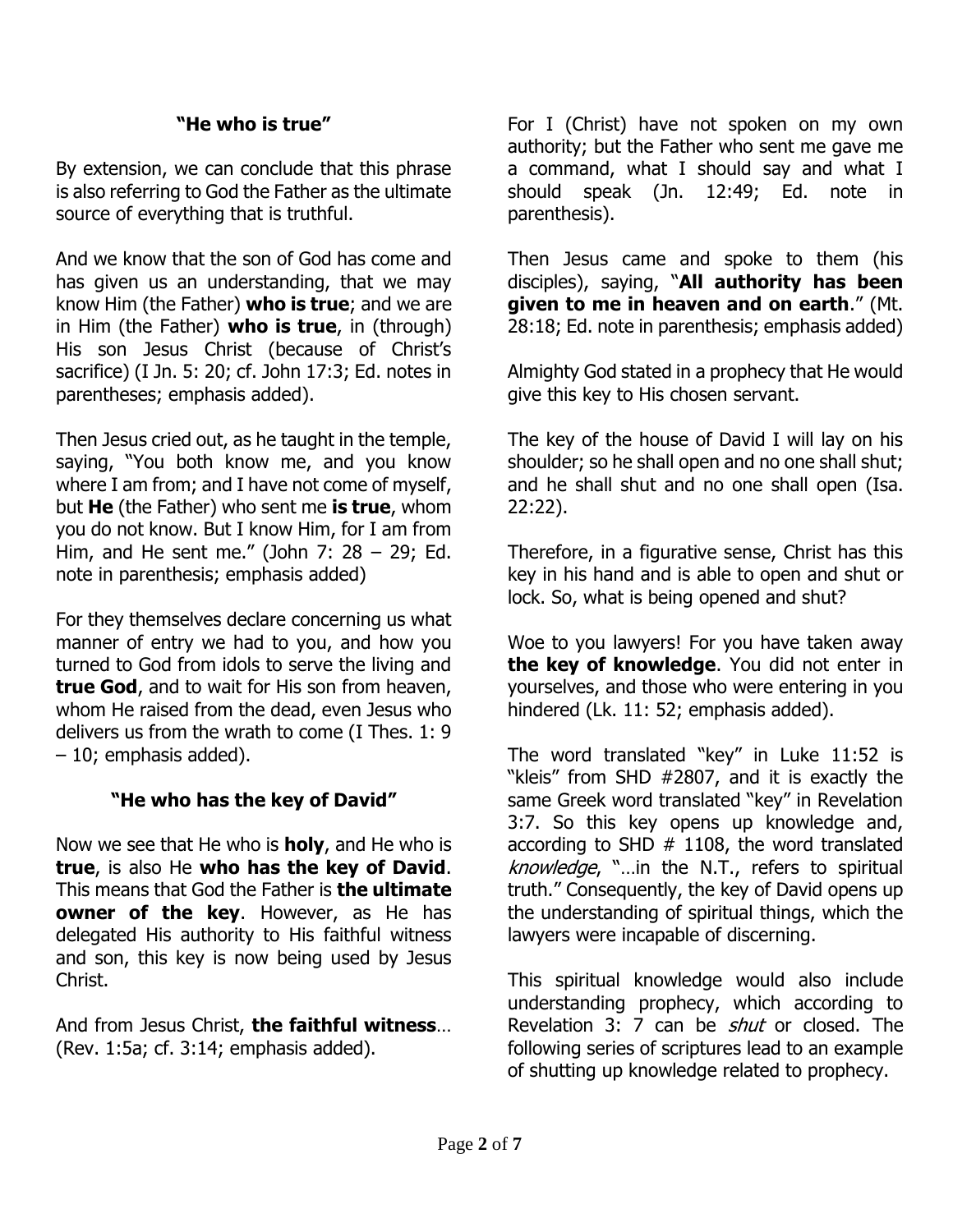Now on the twenty-fourth day of the first month, as I was by the side of the great river, that is, the Tigris, I lifted my eyes and looked, and behold, a certain man **clothed in linen**, whose waist was **girded with gold** of Uphaz! His body was like beryl, his face like the appearance of lightning, **his eyes like torches of fire**, his arms and **feet like burnished bronze** in color, and the sound of his **words like the voice of a multitude** (Dan.  $10: 4 - 6$ ; emphasis added).

### **Who is this referring to?**

And in the midst of the seven lampstands one like the Son of Man (Christ), **clothed with a garment** down to the feet and **girded** about the chest **with a golden band**. His head and his hair were like wool, as white as snow, and **his eyes like a flame of fire**; his **feet were like fine brass**, as if refined in furnace, and his **voice as the sound of many waters** (Rev. 1:  $13 - 15$ ; emphasis added).

Then, suddenly, **a hand touched me, which made me tremble on my knees and on the palms of my hands** (Dan. 10: 10; emphasis added).

**Then he said to me, "Do not fear**, Daniel, for from the first day that you set your heart to understand, and to humble yourself before your God, your words were heard; and I have come because of your words." (Dan. 10:12; emphasis added)

And when I saw him, **I fell at his feet as dead. But he laid his right hand on me, saying "Do not be afraid**; I am the First and the Last" (Rev. 1: 17; emphasis added).

As no one has ever seen or heard God the Father (John 5: 37), the spirit being who refers to himself as being "the First and the Last" has to

be the one with authority to speak on behalf of Almighty God.

"I am he who lives (as a result of being resurrected), and was dead (because he was sacrificed), and behold I am alive forevermore (because his Father resurrected him) (Rev. 1:18; Ed. notes in parentheses).

So, by comparing these scriptures in Daniel with those in Revelation we see that the spirit being who is speaking to Daniel is the same one who would later become known as Jesus Christ. Following on from Daniel chapter 10, Christ continued to "open up" detailed prophecies until chapter 12. In chapter 12, he states that he has the authority to "shut up" understanding in order to fulfill his Father's will. We see that this "shutting up" pertains to "end time" prophesies.

At that time Michael shall stand up, the great prince who stands watch over the sons of your people; and there shall be a time of trouble such as never was since there was a nation, even to that time. And at that time your people shall be delivered, every one who is found written in the book. And many of those who sleep in the dust of the earth shall awake, some to everlasting life, some to shame and everlasting contempt. Those who are wise shall shine like the brightness of the firmament, and those who turn many to righteousness like the stars forever and ever. But you, Daniel, **shut up the words, and seal the book** until the time of the end; many shall run to and fro, and knowledge shall increase (Dan. 12:1- 4; emphasis added).

And he said, "Go your way, Daniel, for **the words are closed up and sealed** till the time of the end. Many shall be purified, made white, and refined, but the wicked shall do wickedly; and none of the wicked shall understand, but the wise shall understand." (Dan. 12:9-10)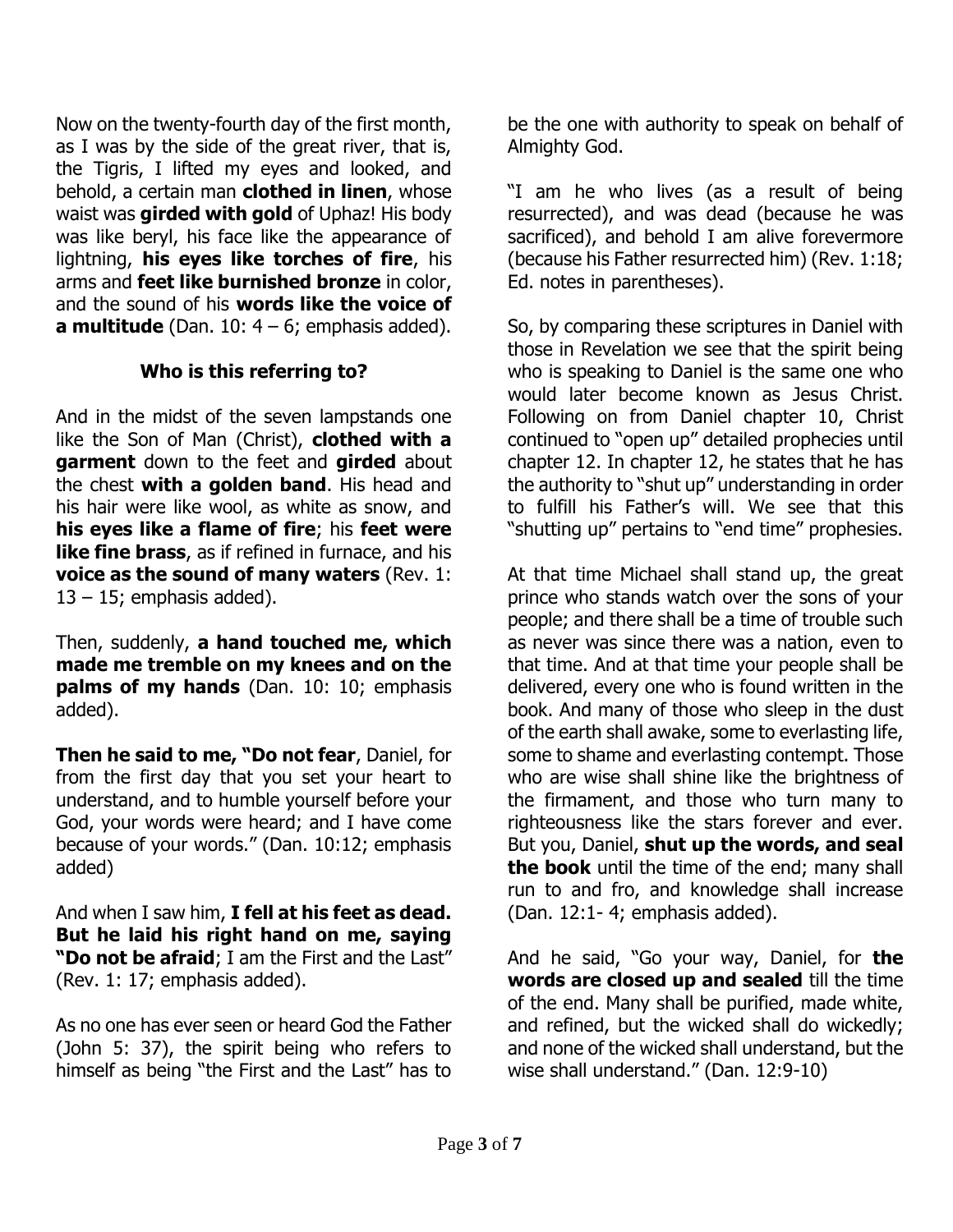Therefore, Christ can shut up knowledge, or open it, depending on his Father's will at any given time in history. This includes "opening and shutting" the correct interpretation of prophecy. By attaching David's name to this key of knowledge, it identifies Christ as the descendent of David who would be given this key.

Now we can examine how the **key of David** works in relation to carrying out the will of the Father. The starting point in the process begins with a decision from the Father to lead an individual to the point where they see themselves as a sinner in need of forgiveness.

…. the goodness of God (Almighty) leads you to repentance (Rom. 2:4b; Ed. note in parenthesis).

King David understood, that when he sinned, he was sinning against Almighty God.

Against You (Almighty God), You only, have I (David) sinned, and done this evil in Your sight (Ps. 51:4).

The next step in the process involves the Father giving the repentant individual to His son, Jesus Christ, after they are baptized.

No one can come to me (Christ)) unless the Father who sent me draws him (Jn. 6: 44; cf. 6:65; Ed. note in parenthesis).

This is the will of the Father who sent me, that **of all He has given me** I should lose nothing, but should raise it up at the last day (Jn. 6: 39; emphasis added).

They were Yours (the Father's), **You gave them to me** (Christ), and they have kept Your word (Jn. 17: 6b; emphasis added).

After an individual is given to Christ, the Father begins revealing who His only begotten son is,

When Jesus came into the region of Caesarea Philippi, he asked his disciples, saying, "Who do men sat that I, the son of Man, am?" (Mt. 16: 13)

And Simon Peter answered and said, "You are the Christ, the son of the living God." Jesus answered and said to him, "Blessed are you, Simon Bar-Jonah, for **flesh and blood has not revealed this to you, but My Father who is in heaven.**" (Mt. 16:  $16 - 17$ ; emphasis added)

Many in Christianity believe they know who the real Christ is. They frequently use his name and claim to know him and represent him, but he warned his own disciples that this would happen. He also said that it would be part of an ongoing deception that would continue until his return.

And Jesus answered and said to them (his disciples): "Take heed that no one deceives you. For many will come in my name (using the name of Christ), saying, "I am the Christ,' (claiming to know who Christ is) and will deceive many." (Mt. 24:  $4 - 5$ ; Ed. notes in parentheses)

To summarize so far, God the Father leads an individual to repentance, after repentance He gives the newly converted individual to Christ who is then responsible for teaching that person. This is confirmed by the command given by Almighty God.

"This is my beloved son, in whom I am well pleased. **Hear him**!" (Mt. 17: 5; emphasis added)

Christ confirmed that he had authority to teach those who are given to him.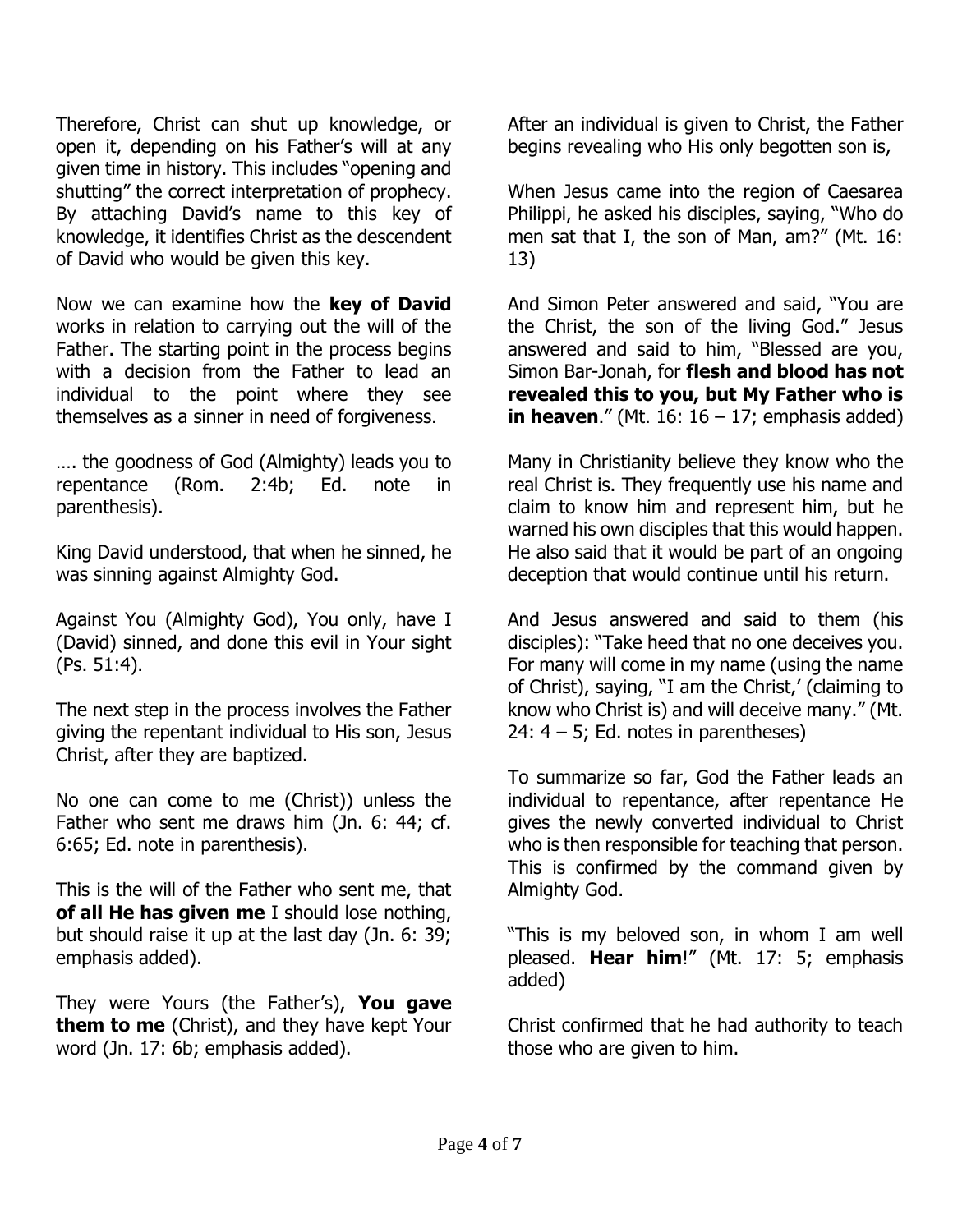"You call me teacher and Lord, and you say well, for so I am." (Jn. 13: 13)

At some point in this teaching process, Christ reveals who the One True God is. This is clearly stated in the following scripture.

**Nor does anyone know the Father** except the son (Christ), and he (the converted Christian) to whom the son wills to reveal Him (Mt. 11: 27; emphasis added).

Unless Christ reveals this understanding, no one could enter God's kingdom. Figuratively speaking, because Christ has the key of David, he is able to open up this truth to those who have repented, been baptized, and received the Father's Holy Spirit.

Jesus spoke these words, lifted up his eyes to heaven, and said: "Father, the hour has come. Glorify your son, that your son also may glorify you, as you have given him authority over all flesh, that he shall give eternal life to as many as you have given him. And **this is eternal life that they may know you, the only true God, and Jesus Christ whom you have sent** (Jn.  $17:1 - 3$ ; emphasis added).

Christ warned the Jewish religious leaders that they were actively working to remove the key of knowledge, thereby preventing anyone under their influence from entering God's kingdom.

"Woe to you lawyers! For you have taken away **the key of knowledge**. You did not enter in yourselves, and those who were entering in you hindered." (Lk. 11: 52; emphasis added)

As we now know, the key of knowledge is personified in Jesus Christ. Therefore, Luke's next statement exposed the motives of the religious leaders who wanted to deny Christ's authority as well as destroying him at their

earliest opportunity. The phrase "lying in wait" is probably not a coincidence because it is used in Deuteronomy 19:11-12 to describe premeditated murder.

And as he said these things to them, the scribes and the Pharisees began to assail him vehemently, and to cross-examine him about many things, **lying in wait** for him, and seeking to catch him in something he might say (Lk. 11: 53 – 54; emphasis added).

Going back to Revelation 3:  $8 - 9$ , we can continue examining other truths that the key of David is revealing.

"**I know your works**"; which is a reference to the works of God's faithful servants. To assist them, Christ opens up spiritual knowledge, which is inclusive of the \*hidden mysteries that Paul referred to on a number of occasions. The majority of mankind doesn't yet know these mysteries because the ability to understand them has been *shut* by the key of David.

Then his disciples asked him say, "What does this parable mean?" And he said, "To you it has been given to know the mysteries of the kingdom of God, but to the rest it is given in parables that '**Seeing they may not see, and hearing they may not understand**.' Lk. 8: 9 – 10; cf. \*1Cor. 2:7; 15:51; Eph. 1:9; 5:32; Col. 1:26; emphasis added)

"**you have a little strength**"; which refers to miraculous power, or mighty works, according to SHD # 1411. So, although God's true servants are not known for the working of miracles, or performing mighty works, Christ complimented them because they had…. "**kept My word, and not denied My name**."

As Jesus Christ is also known as the Word of God (Rev. 19:13), true servants of his Father are to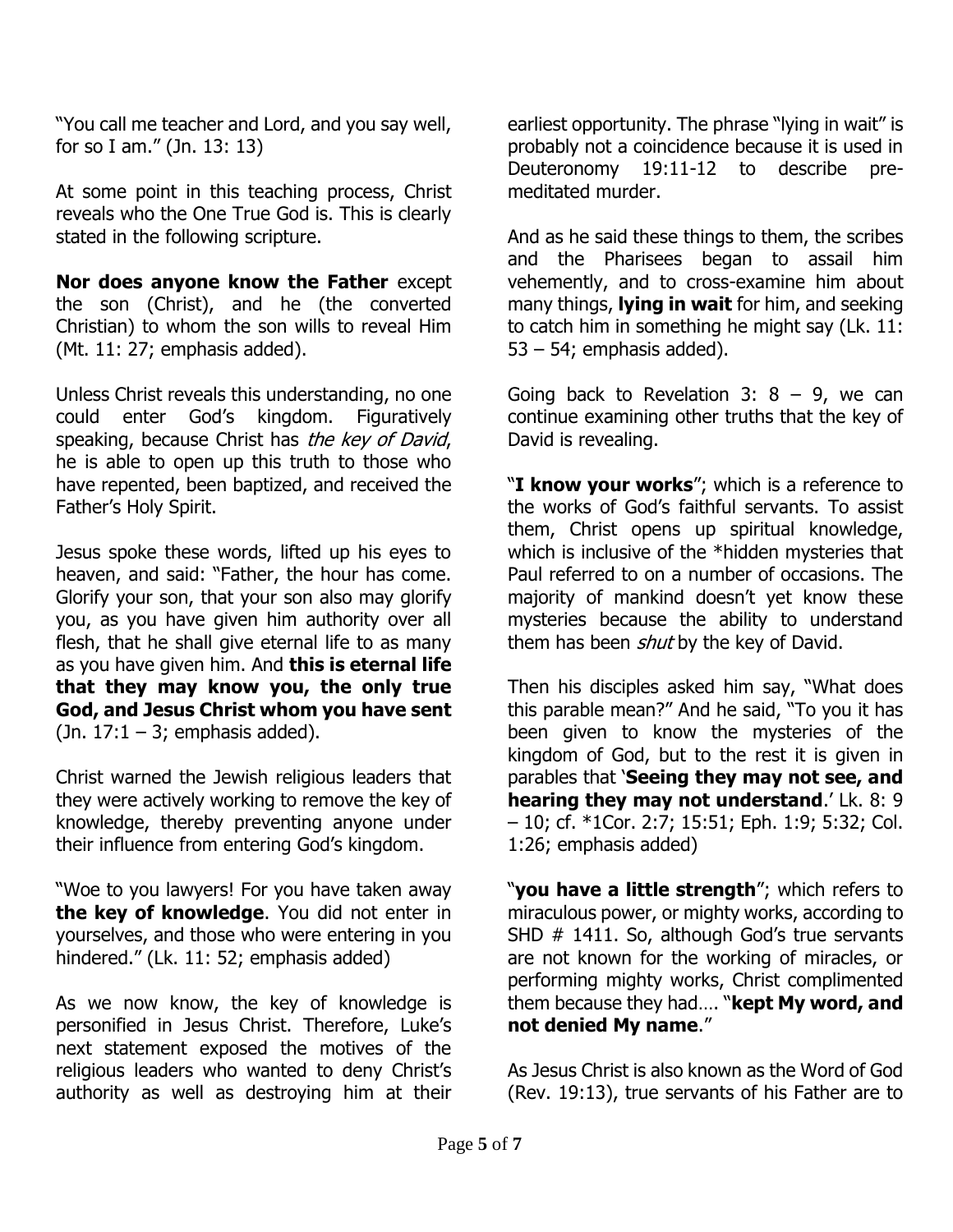obey what Christ teaches them. This includes obedience to God's law and commandments (Mt. 4:4; 7:21-23; 19:17). Those who claim that living by every word of God is no longer necessary are denying Christ's name.

He who says, "I know Him," and does not keep His commandments, is a liar, and the truth is not in him (I Jn. 2: 4).

Now we will examine how Christ, the key of David, reveals truths that are a complete mystery to the majority of mankind.

"Nevertheless I tell you the truth. It is to your advantage that I go away; for if I do not go away, the helper will not come to you; but if I depart, I will send it (Holy Spirit) to you." "However, when it, the Spirit of truth, has come, it will guide you into all truth; for it will not speak on its own authority, but whatever it hears it will speak; and it will tell you things to come (prophecy). It will glorify me, for it will take of what is mine and declare it to you. All things that the Father has are mine. Therefore I said that it will take of mine and declare it to you." (Jn. 16:  $7:13 - 15$ ; Ed. notes in parenthesis)

Jesus spoke these words, lifted up his eyes to heaven, and said: "Father, the hour has come. Glorify Your son, that Your son also may glorify You, as You have given him authority over all flesh, that he shall give eternal life to as many as You have given him (Jn. 17:1-2).

John 17: 2 confirms that Christ has authority from his Father to give eternal life to as many as the Father has given him. This granting of eternal life refers to a future resurrection from the dead, and not something that automatically occurs as soon as a person dies.

The majority of mankind does not understand who God is because they are deceived by a false

preacher who is described as "the god of this world" (II Cor. 4:4 cf. Rev. 12:9 and 2Cor.11: 14  $-15$ ).

Many, who refer to themselves as Christians, worship more than the One True God. They have a god who is composed of either 2 or 3 entities, or hypostases. As a result of this false teaching, the majority of Christianity breaks the first commandment. Because the key of David has the power to shut up understanding, the majority of mankind does not understand how the relationship between Christ and his Father works. Consequently, there is a great deal of confusion about Christ's interaction with mankind as well those who dwell in the spirit realm. Even the most learned students of Holy Scripture do not understand Christ's past, present, and future roles in God's plan of salvation. Christ confirmed this when he quoted his forefather King David.

Then Jesus answered and said, while he taught in the temple, 'How is it that the scribes say that the Christ is the son of David? <sup>36</sup>For David himself said by the Holy Spirit: The Lord (Almighty God) said to my (David's) Lord (Christ), sit at My right hand, till I make your enemies your footstool.' <sup>37</sup>Therefore David himself calls him (Christ) 'Lord"; how is he then his son?' And the common people heard him gladly (Mk. 12:35-37; Ed. notes in parentheses).

Although Christ could trace his lineage back to King David, he was nonetheless the Lord of his forefather David while David was still alive. Therefore, the spirit being who spoke with David was the one who would later be known as Jesus Christ. He also taught all the patriarchs going back in time to Adam and brought the nation of Israel out of Egyptian slavery and then proclaimed the law and commandments to them at Mt. Sinai.